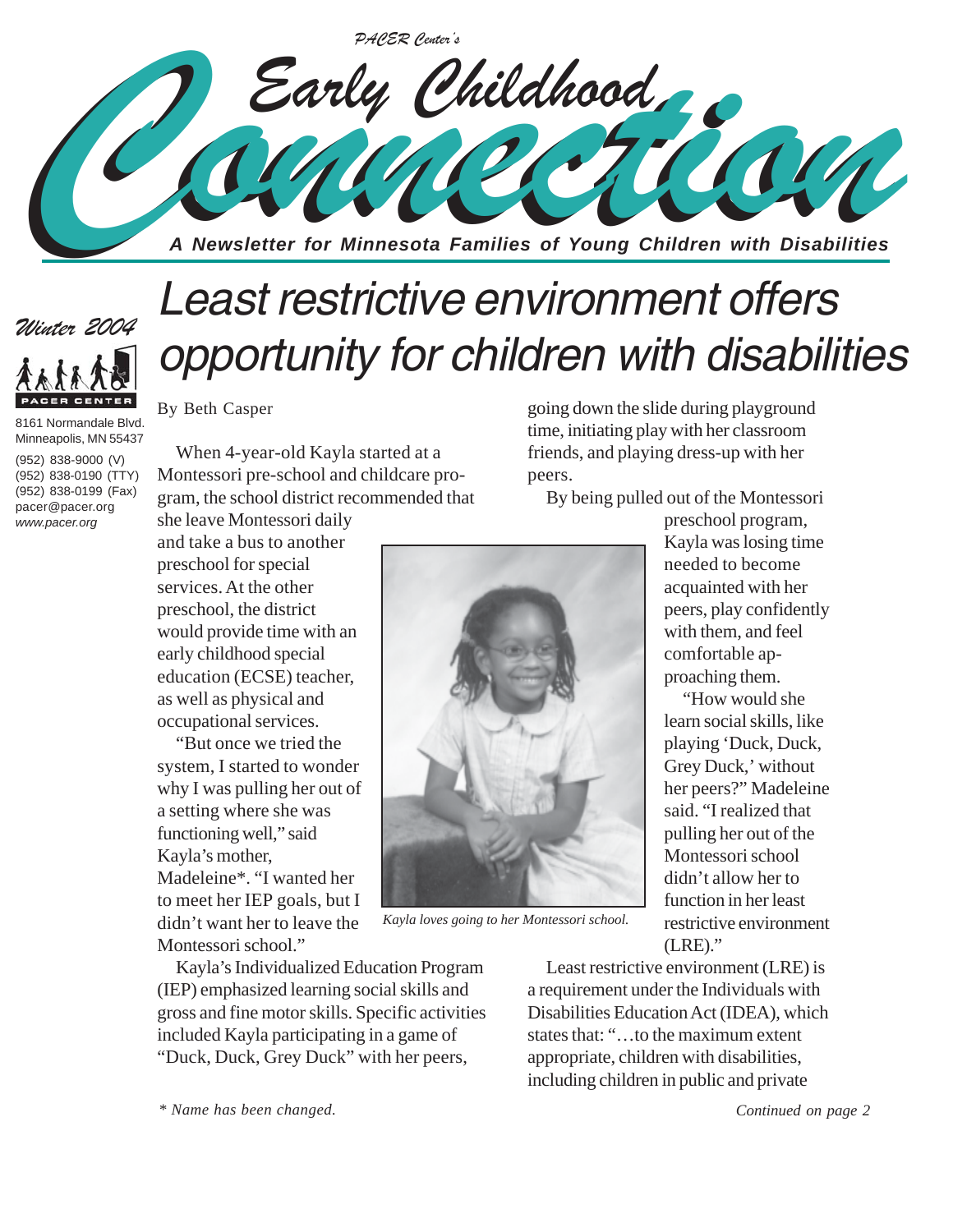# LRE: Parents understand child's needs

### *Continued from page 1*

institutions or other care facilities, [be] educated with children without disabilities, and that special classes, separate schooling, or other removal of children with disabilities from regular educational environments occur only when the nature or severity of the disability is such that education in regular

classes with the use of supplementary aids and services cannot be achieved."

With that in mind, Madeleine questioned if Kayla would succeed in school while going back and forth between both programs. She asked the school district if they could provide the services at the Montessori school. Now, Kayla receives physical and occupational therapy for a half-hour every week

with the peers she sees on a regular basis.

Minnesota has had a long history of including children with disabilities in regular education and preschool environments, and there has been state support for inclusive services, said Norena Hale, state director of special education at the Minnesota Department of Education.

"But still, the model of services for 3-year-olds has been to try to serve them in a classroom instead of serving them where they are learning naturally," she said. "Children have a right to a free, appropriate education in a setting that is as 'normal' as possible. You only remove children from that setting, even part-time, when support or adapted services would be more effective to provide in another way, and the IEP team, which includes parents, makes those decisions."

For children ages 3-5, a childcare center could be



*The Cummins family: (standing) Monte, Dennis, and Jolie, (in front) Staci, Charlie, and Teddy .*

considered the least restrictive environment, if that is where the child usually goes every day. For other children, the least restrictive environment might be the local Head Start program, a half-day preschool, or at home.

For Jolie Cummins, the least restrictive environ-

ment for her son, Charlie, is not the typical kindergarten program in his school district, but a slightly modified program with five other children with disabilities.

Charlie, who has Down syndrome and is nonverbal, attends a program where he experiences a typical classroom with 25 children as well as a self-contained classroom for six children with disabilities. With his aide, Charlie experiences circle time with the 25 student classroom, but then he goes to his smaller classroom to draw when the other students are

working on writing the alphabet.

 "This program gives the students a safe place to be," said Jolie. "Charlie and the other children with disabilities start their day in the self-contained classroom where they hang up their coats, choose their lunch for the day, and receive some individual attention. If Charlie was always in the typical classroom, he could get lost in the shuffle."

So far, Charlie's program is a perfect fit. He goes on field trips regularly—bowling and swimming with the small class, for example—which would be very difficult in a typical kindergarten classroom, his mother said. He enjoys school, and he has been invited to a birthday party by one of the children in the typical classroom.

"My goal is for Charlie to be as independent as possible," Jolie said. "I believe this program will help him reach those goals."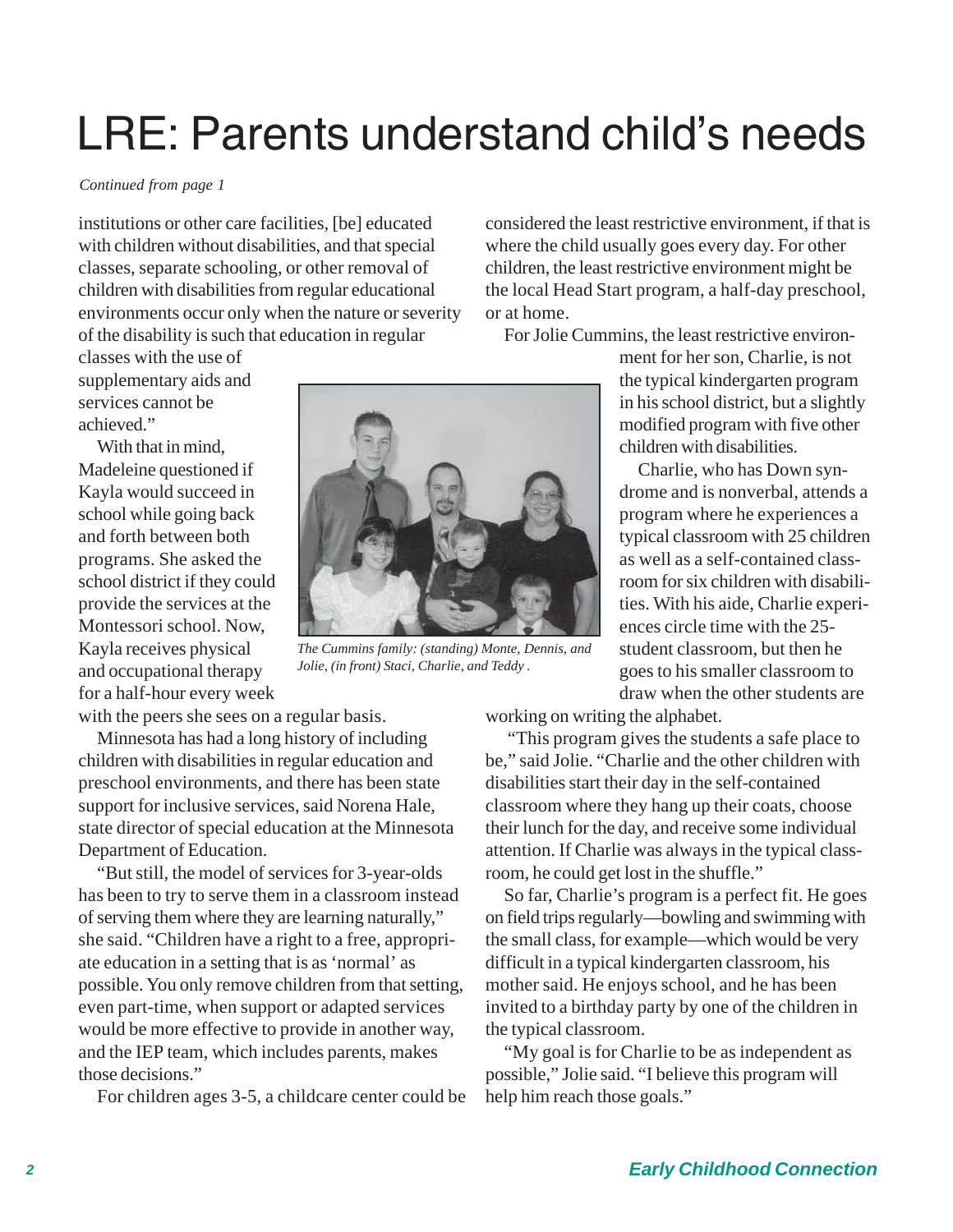### Project KITE works with professionals, parents to keep children with disabilities with their peers

### By Kari Jaehnert

Assistive technology can be an integral part of educating children with disabilities and allowing them

full access to the general curriculum. Preschool teachers can make small adaptations and accommodations that will allow a child to participate in activities in the classroom with their peers. Through involvement in a free training program, PACER's Project KITE (Kids Included through Technology are Enriched,) many early childhood professionals in Minnesota have learned how to use assistive technology in their classrooms to remove barriers for children with disabilities.

Project KITE offers a collaborative approach to parents and teachers, giving them an opportunity to learn strategies and practices for classroom inclusion of

special needs children through the use of technology. Project KITE is an opportunity for experienced teachers who want to improve their technology use, new teachers looking for help with assistive technology or inclusion of children with disabilities, and parents who want to work with their early intervention or preschools to ensure the best possible experience for their children with disabilities.

The following are some examples of what Project KITE participants have done to include children with disabilities in a least restrictive environment:

• A child who is nonverbal uses a communication device to participate in circle-time activities. Messages can be programmed into the device allowing the child to sing repetitive phrases in songs and greet the other children.

• Young children who struggle with writing or drawing use accessible drawing programs to design pictures and color the same pictures as their peers.

• Multimedia authoring tools are used to allow

students to design interactive stories using text and drawings. Creative expression through the use of pictures allows a child to tell a story about their summer vacation or a recent field trip.

• Customized software programs allow children to complete puzzles and worksheets on the computer. This is especially beneficial for a child who could not otherwise grasp a pencil or manipulate small puzzle pieces.

• Sam, who is nonverbal, uses digital pictures and a talking computer program to select a reading partner for the day. The children can then take turns reading pages from a book by activating a communication device with the story pre-pro-

grammed into it.

These are just a few examples of how previous KITE participants have used technology to assure a least restrictive environment and access to the regular curriculum.

Project KITE offers a unique opportunity to learn about the latest in assistive technology software and devices. Project KITE continually accepts applications. Please contact Project KITE staff for more information about how you can use technology in a pre-school or Headstart classroom and provide access to all students.

For more information about Project KITE or PACER's Simon Technology Center, call (952) 838-9000 or visit online at *www.pacer.org/kite*



*Vincent tries out a computer program with the help of PACER's Simon Technology Center staff.*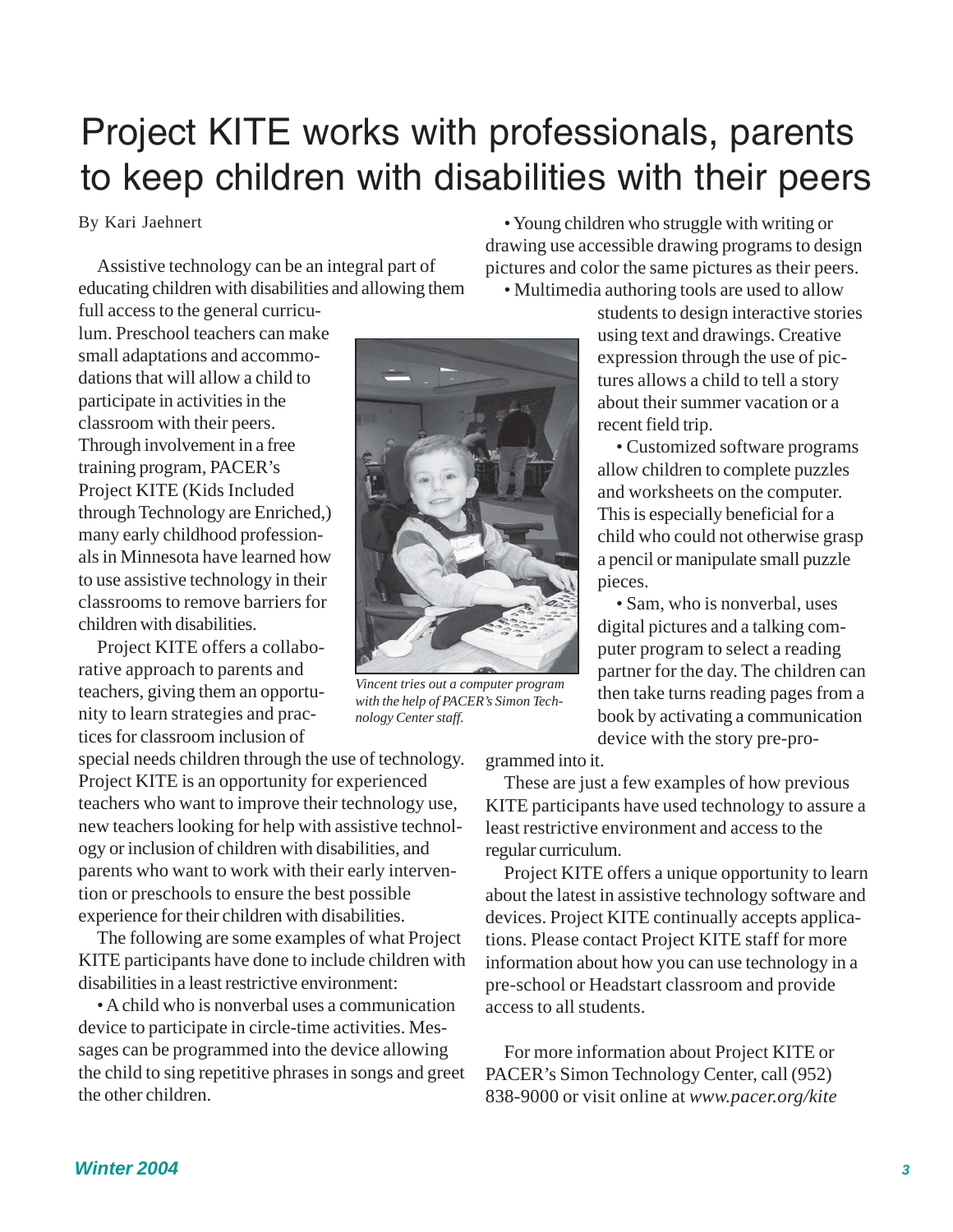### Ask the expert: Finding the least restrictive environment

*Shelley deFosset is Associate Director of the Partner Collaboration Unit at the National Early Childhood Technical Assistance Center. This center supports the implementation of the early childhood provisions of the Individuals with Disabilities Education Act. deFosset is an expert in inclusion and least restrictive environment.*

In the United States, almost 140,000 children<br>with disabilities ages 3 to 5 are being served<br>in segregated settings, according to national<br>data from the 1998-99 school year. In Minnesota, n the United States, almost 140,000 children with disabilities ages 3 to 5 are being served in segregated settings, according to national almost 25 percent or 2,817 of young children with disabilities in preschool are placed in an early childhood special education setting.

Experts, such as Shelley deFosset, say that many of these children should be included in a typical early childhood setting. The experts worry that parts of the Individuals with Disabilities Education Act (IDEA), including "least restrictive environment," are not being implemented. Least restrictive environment (LRE) means that to the maximum extent possible, a child with disabilities is educated with children who do not have disabilities.

"Least restrictive environment is a legal entitlement of a child (see green box about the law)," said Shelley deFosset. "It clearly defines what a child needs and the environment in which a child would best flourish. With LRE, a child with disabilities is more apt to be part of the regular classroom or preschool program. However, in some cases, LRE can be a segregated program. It depends on the child."

Deciding the least restrictive environment must be done on a case-by-case basis. A team including school staff and the family studies the assessment of the child and looks at how the child has managed in other settings, such as church or synagogue, play groups, or day care. A regular education teacher needs to attend the Individualized Education Program (IEP) meetings to discuss the skills that are expected of children in the classroom or program. With this information, a child can be placed in the least restrictive environment.

Scientific-based research has shown that children

with disabilities learn more and socialize more when they are educated with their peers without disabilities.

"Inclusion is belonging," said Shelley. "It's about the child and their family members participating in community and school. It is good for children with disabilities, and good for their peers. It really sets a basis and expectation for school-age children."



*Shelley deFosset*

Shelley said that families need to be given the

appropriate array of options by school staff. If parents aren't aware that their child could receive services in the regular program, such as a Head Start program or other community program, their child may end up in the segregated program from the very beginning. Preschool staff also needs to relay to parents that inclusion with supports is a good option, she said.

"Parents often come with the idea that the more special education my child receives, the better," Shelley said. "But we've found that many children with disabilities are very successful in inclusive environments. It works best when you start very early, such as preschool."

### **What the federal law says:**

(b) Each public agency shall ensure—

 (1) That to the maximum extent appropriate, children with disabilities, including children in public or private institutions or other care facilities, are educated with children who are nondisabled; and

 (2) That special classes, separate schooling or other removal of children with disabilities from the regular educational environment occurs only if the nature or severity of the disability is such that education in regular classes with the use of supplementary aids and services cannot be achieved satisfactorily.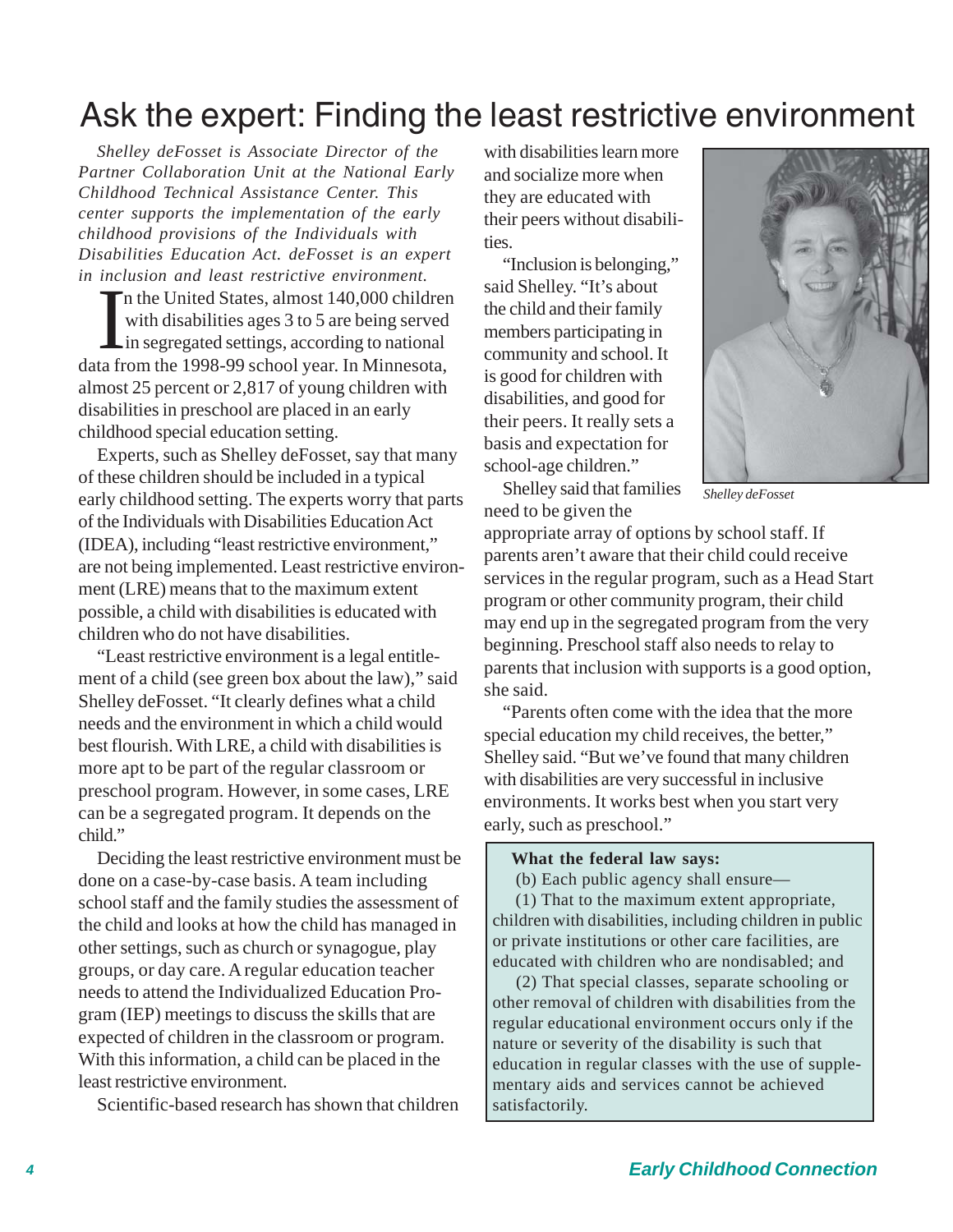### Meet the Staff: PACER reaches out to Hispanic families to support their children with disabilities

By Beth Casper

When Jesús Villaseñor<br>first meets a Hispani<br>family with a child w first meets a Hispanic family with a child with disabilities, he tells them what it was like in the United States before passage of the Education of Handicapped Children Act of 1975. (That bill was later changed to the Individuals with Disabilities Education Act or IDEA.)

"In most of the countries they are from, these families can relate to my story," Jesús said. "In other Spanish-speaking countries, children with disabilities don't have civil rights like the ones in the special education law."

Jesús, a PACER advocate, teaches families who are unfamiliar with special education services about the IDEA, where to find disability-specific information, how to communicate with school staff, and how to be an effective advocate for their child with a disability.

The concept of inclusion, as well as Least Restrictive Environment (see story on page 1), is often a difficult one to explain given that the families have experienced the social stigma and even hostility toward their child with disabilities in another country. Jesús offers the families as much information as possible and helps them understand that most children with disabilities here are educated along with their peers in the local daycare, preschool, or classroom.

"What this country is showing is that all children can learn and people with disabilities can be successful," Jesús said. "That is very powerful for these immigrant families and is sending a strong



*Jesús Villaseñor works with Hispanic families throughout Minnesota.*

"

In most of the countries they are from, these families can relate to my story. In other Spanishspeaking countries, children with disabilities don't have civil rights like the ones in the special educa- $\frac{1}{2}$  tion law.

message around the world."

Jesús receives phone calls mainly from families from Mexico and Puerto Rico. They hear about Jesús through word-of-mouth, from Latino organizations in the community, and from pre-schools or other programs such as Headstart. Parents find out that Jesús can offer his help, including attending school meetings with parents.

"At first, families are very grateful here," Jesús said. "It is scary for them to be in a new country, but they can see that for the first time in their lives people are paying attention to their children with disabilities."

Jesús wants Hispanic families to understand that their children have a right to a free, appropriate public education.

"According to U.S. law, it doesn't matter what their legal status is in this country, all children have a right to education, and children with disabilities have a right to special education services," Jesús said. "That should change the life of a child."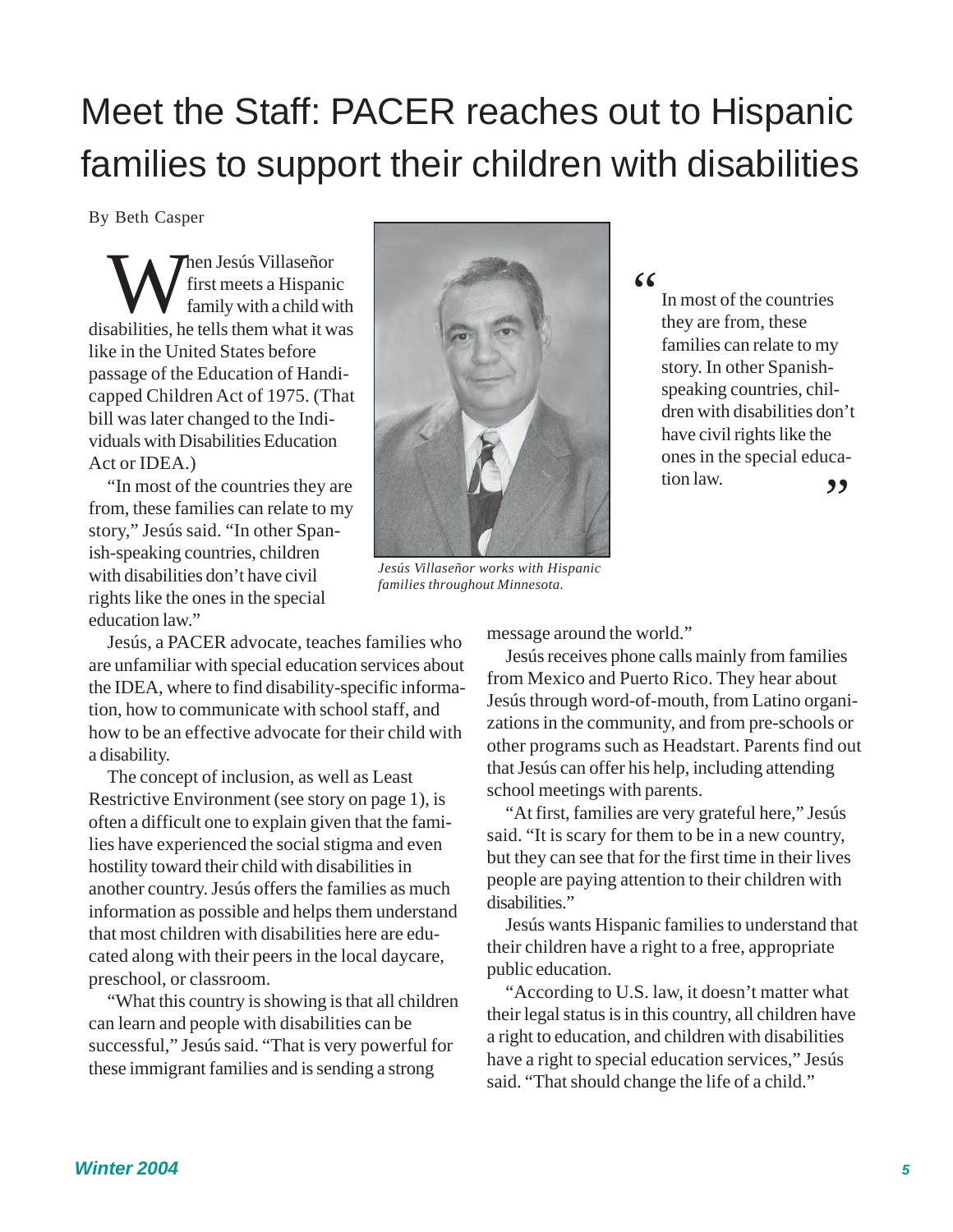## Physical education classes can be adapted for children with disabilities

*Local school district staff ensures all children are included*

By Beth Casper

Iom Kobelinski's ideas have<br>pioneered a whole new way<br>thinking about physical education pioneered a whole new way of thinking about physical education and physical fitness. He finds the most creative ways for students with disabilities to perform successfully in physical education classes. He never assumes that a child can't be involved or would be better off without attending gym.

"I believe that all students belong and can be successful in a regular physical education setting," said Tom, an adapted physical education instructor for the Anoka-Hennepin School District. "I am not a believer that students have to earn their way into least restrictive environments. They are students of the school, and they are welcome. I've never removed the opportunity for a student to participate in regular physical education."

That doesn't mean that Tom hasn't found challenges. One day, a fourth-grade boy with autism sat down on the track at the start of the class's mile run test. Tom decided that he would sit down next to the boy and talk to him about the mile run. Tom found out that the boy was frustrated because even at the beginning of the run, he was behind the rest of the classmates. Tom and the boy discussed why the students run for a mile, and they watched the other students complete each lap. Afterwards, Tom asked the boy if he would like to run around the track when the other students were



*Amy, above, who has autism, develops balance and coordination during "scooter city." Noah, right, who has Down Syndrome, is proud of his many motor skills.*

![](_page_5_Picture_8.jpeg)

gone. Tom let the boy pick the direction if the boy promised to keep moving for at least one entire lap. The boy completed the task successfully and felt so confident about his abilities that he played dodge ball with the rest of the students for the second half of the class.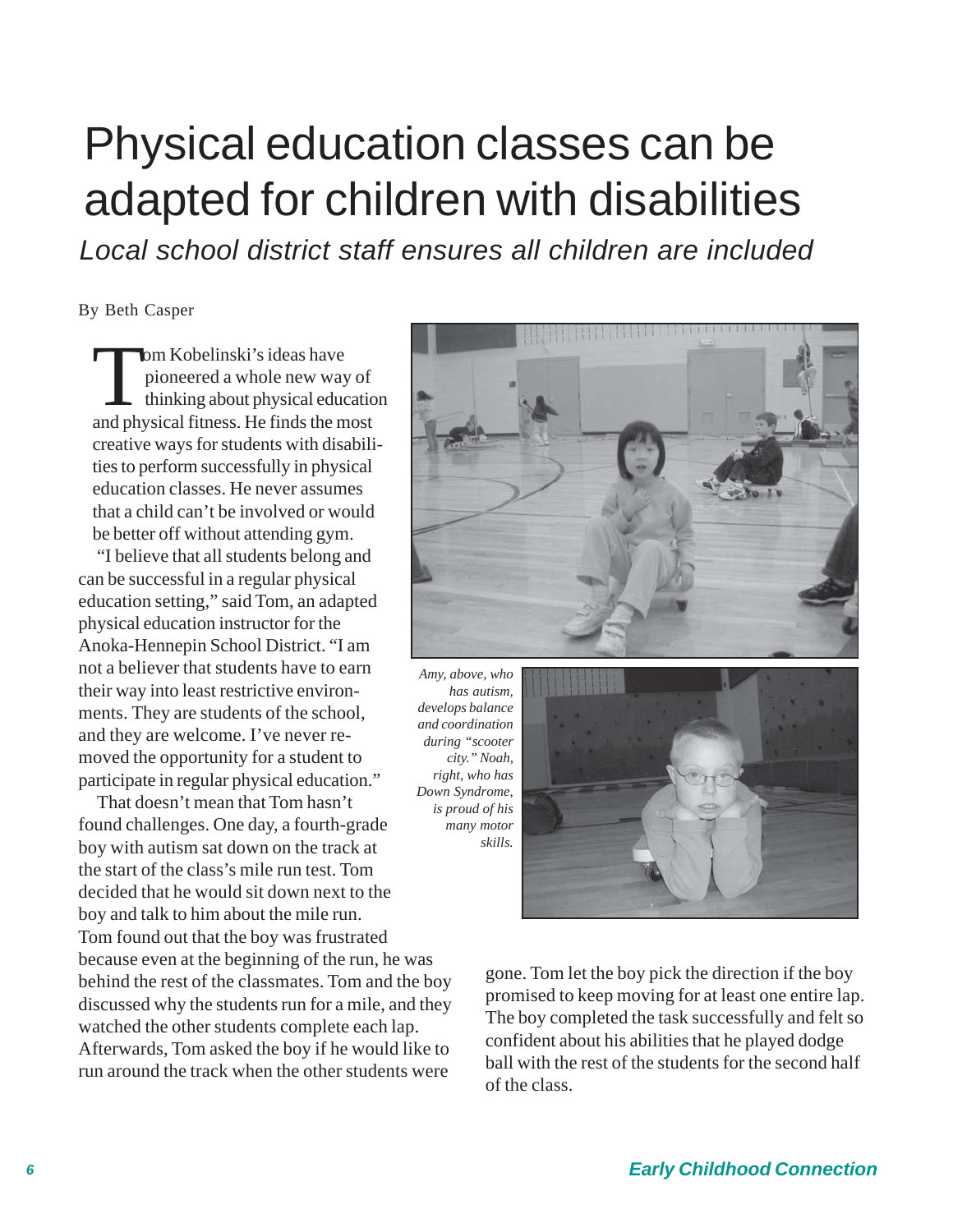In another situation, Tom worked with Marc, a student who screamed every time he entered the gym and for as long as he was in the gym. The previous year, teachers decided to pull Marc out of the physical education classes because of his behaviors. Tom played a game with him in the hallway while another class was in the gym. Eventually Tom and Marc stood at the door to the gym and watched the other students doing calisthenics to music. Upon Tom's cue, Marc ran into the gym and ran laps around the other students—stopping every time the music stopped. Since then, he has attended physical education class with the rest of the students in his grade.

"It's these kinds of interventions that really speak to a child's abilities, not their disabilities,"

Tom said. "I believe that there is optimal performance and functional performance, and I want to shorten the gap between those two."

Tom's success can also be attributed to his partnership with LeMoyne Corgard, the elementary physical education specialist at Oxbow Creek Elementary School in the Anoka-Hennepin School District. LeMoyne and Tom have developed a

![](_page_6_Picture_4.jpeg)

*Ellie improves her strength at the climbing wall.*

"

I don't ever see any barriers for kids with disabilities—I look for solutions. When I see students in first through fifth grade, I see kids of all abilities. ,, —LeMoyne Corgard physical education specialist

model curriculum for inclusionary practices, which can be used by the school district. For the model to be successful, Tom and LeMoyne spend many extra hours together and with paraprofessionals planning for specific classes with specific children.

"I don't ever see any barriers for kids with disabilities—I look for solutions," LeMoyne said. "When I see students in first through fifth grade, I see kids of all abilities."

LeMoyne said that the model that he and Tom

> developed for their school district is helping many children be successful and learn news skills.

"I have a unique perspective because I have to look at the needs of anywhere from 20 to 32 of my students in the physical education class," LeMoyne

said. "That really breaks barriers down. When I see a child truly included, the message that sends to the other kids is the most powerful thing that I've seen as a teacher. We have students who by the fourth grade expect that a child with cerebral palsy will go around the track with them. They see that this child is capable of many things."